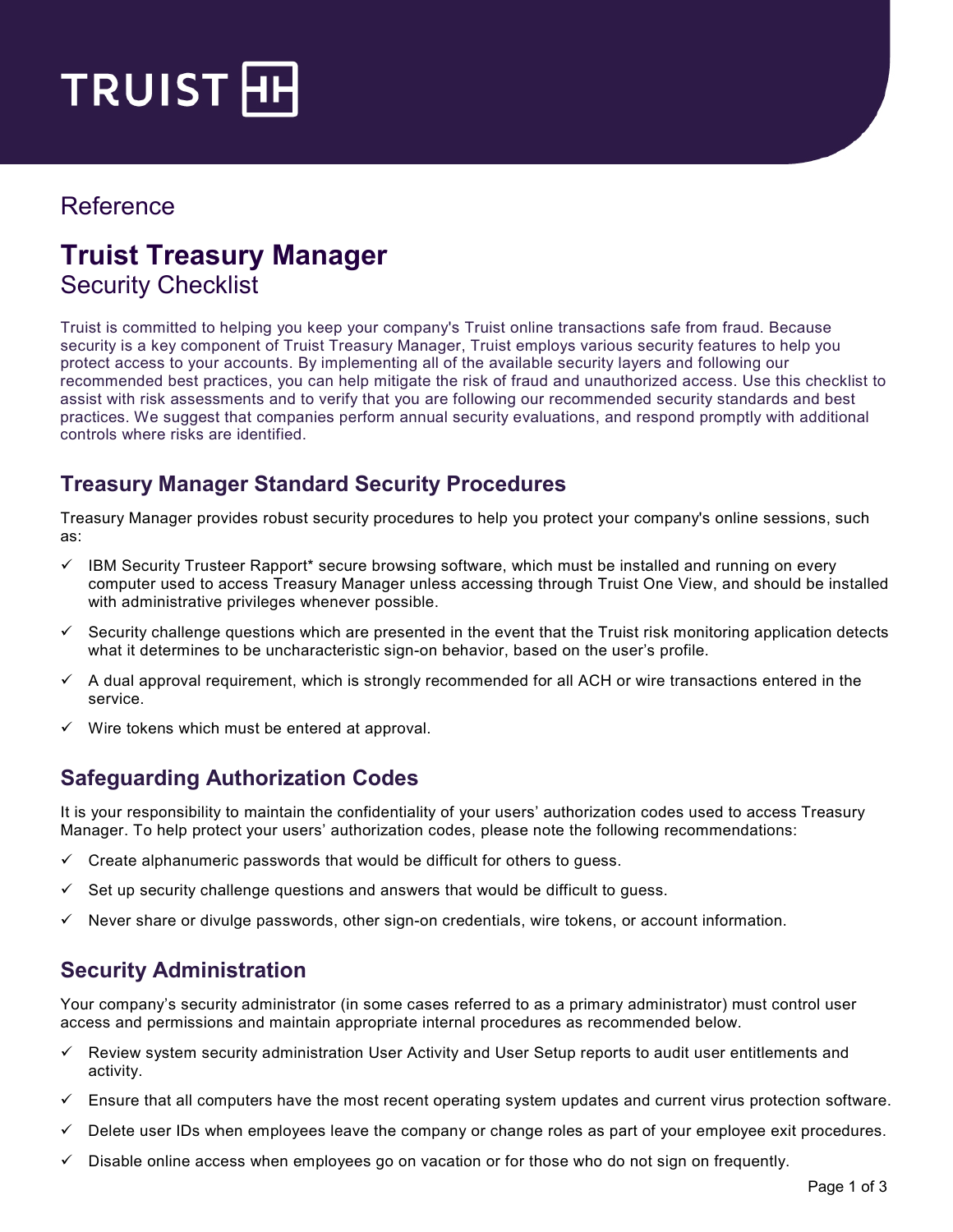- $\checkmark$  Limit user entitlements to only allow access to services and accounts based on a user's role or needs.
- Implement a dual administration requirement to help reduce the risk of an unauthorized user being added to the system or a user's permissions being changed - including granting access to additional accounts or functions without secondary approval. With dual administration, new user setups and entitlement changes remain in a pending status for approval by another company security administrator.
- $\checkmark$  Segregate duties and ensure that the company security administrator user IDs do not have payment initiation or approval entitlements.

## **Payments Security**

- $\checkmark$  Use a dual approval requirement to help reduce the risk of fraud and prevent keying errors. With dual approval, transactions remain in a pending status until they are approved by an alternate user.
- $\checkmark$  Import ACH and wire transfer files rather than keying them into the system. Files can be uploaded, imported or sent through secure data transmission to help protect against online fraud and reduce the risk of keying errors.
- $\checkmark$  Segregate duties between users and implement a dual approval requirement for template creation, maintenance, payment initiation and payment approval functions.
- Set approval limits at the user level, by template, or by transaction type.
- $\checkmark$  Enable Positive Pay alerts to notify users when exception items are pending.
- $\checkmark$  Limit user access to the Preferred Recipient List to help prevent ACH and wire recipients from being modified by an unauthorized user.
- $\checkmark$  Use ACH Fraud Control to review potentially unauthorized incoming ACH transactions before they post. Debit and credit blocks and fi**l**ters can also be established for specific originators.
- Establish Universal Payment Identification Codes (UPIC) to collect ACH payments from your trading partners without divulging sensitive account information.

#### **ACH Transaction Initiation**

- Prenote zero dollar ACH transactions to verify the recipient routing number and account number prior to sending a live dollar transaction. Prenoting transactions can help prevent keying errors and protect against fraud.
- $\checkmark$  Designate ACH batch templates as "Confidential" so that only entitled users have access to confidential templates.
- $\checkmark$  Establish ACH Company IDs to limit user access to specific templates, accounts, or reports.
- $\checkmark$  Take advantage of intraday ACH debit alerts through Online Courier.

#### **Wire Transfer Initiation**

- Set up intraday wire alerts and wire advices through Online Courier.
- $\checkmark$  Use user-defined wire templates to reduce the risk of unauthorized changes to beneficiary routing information.
- $\checkmark$  Ensure that user limits are established on Treasury Manager.

### **Operating Procedures**

- $\checkmark$  Reconcile accounts frequently in order to help protect your accounts against online fraud. Business accounts are subject to specific timeframes for returning or disputing potentially unauthorized transactions.
- $\checkmark$  Designate a computer(s) for online banking activities. This computer should be used exclusively for online banking, not for other activities such as email, Internet browsing, or file sharing.